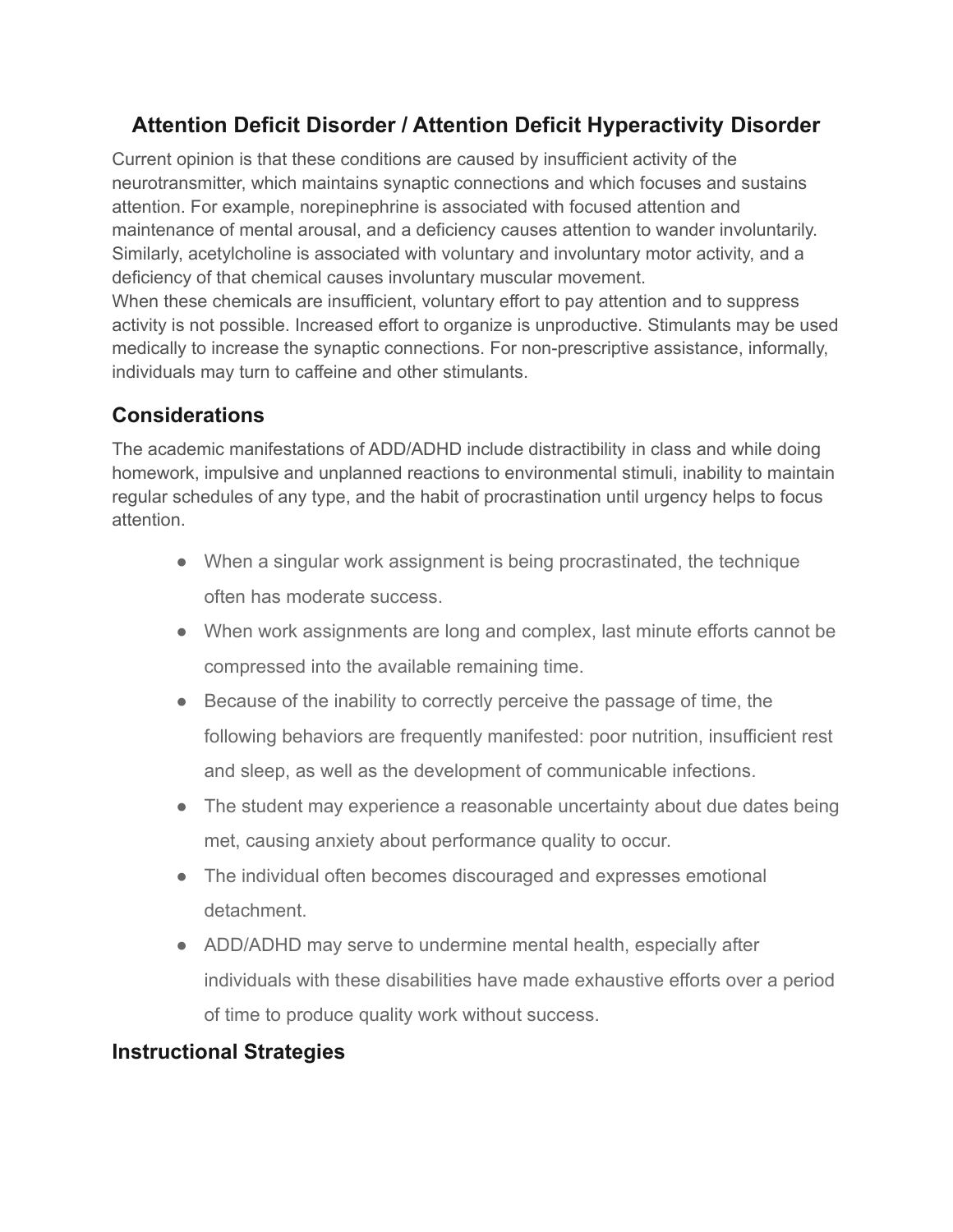The following strategies are suggested to enhance the accessibility of course instruction, materials, and activities for students ADD/ADHD.

- Include a disability access statement in the course syllabus such as: "To obtain disability related accommodations and/or auxiliary aids, students with disabilities must contact Access Services as soon as possible by calling (507) 457-1465."
- Keep instructions as brief and uncomplicated as possible. Repeat exactly without paraphrasing.
- Assist the student in finding effective peer note takers from the class.
- Allow the student to record lectures.
- Clearly define course requirements, the dates of exams and when assignments are due. Provide advance notice of any changes.
- Present lecture information in both an auditory and a visual format (e.g. chalkboard, overheads, PowerPoint slides, handouts, etc.).
- Use more than one way to demonstrate or explain information.
- Have copies of the syllabus ready no less than six weeks prior to the beginning of the semester so textbooks can be converted in as timely a manner as possible.
- When teaching, state objectives, review previous lessons and summarize periodically.
- Allow time for clarification of directions and essential information.
- Provide study guides or review sheets for exams.
- Provide alternative ways for the students to do tasks (e.g., substituting oral for written work).
- Refer the student to the Writing Lab for help in proofreading written work. Stress organization and ideas rather than mechanics when grading in-class writing assignments.
- Allow the use of spell-check and grammar-assistive devices when appropriate to the course.